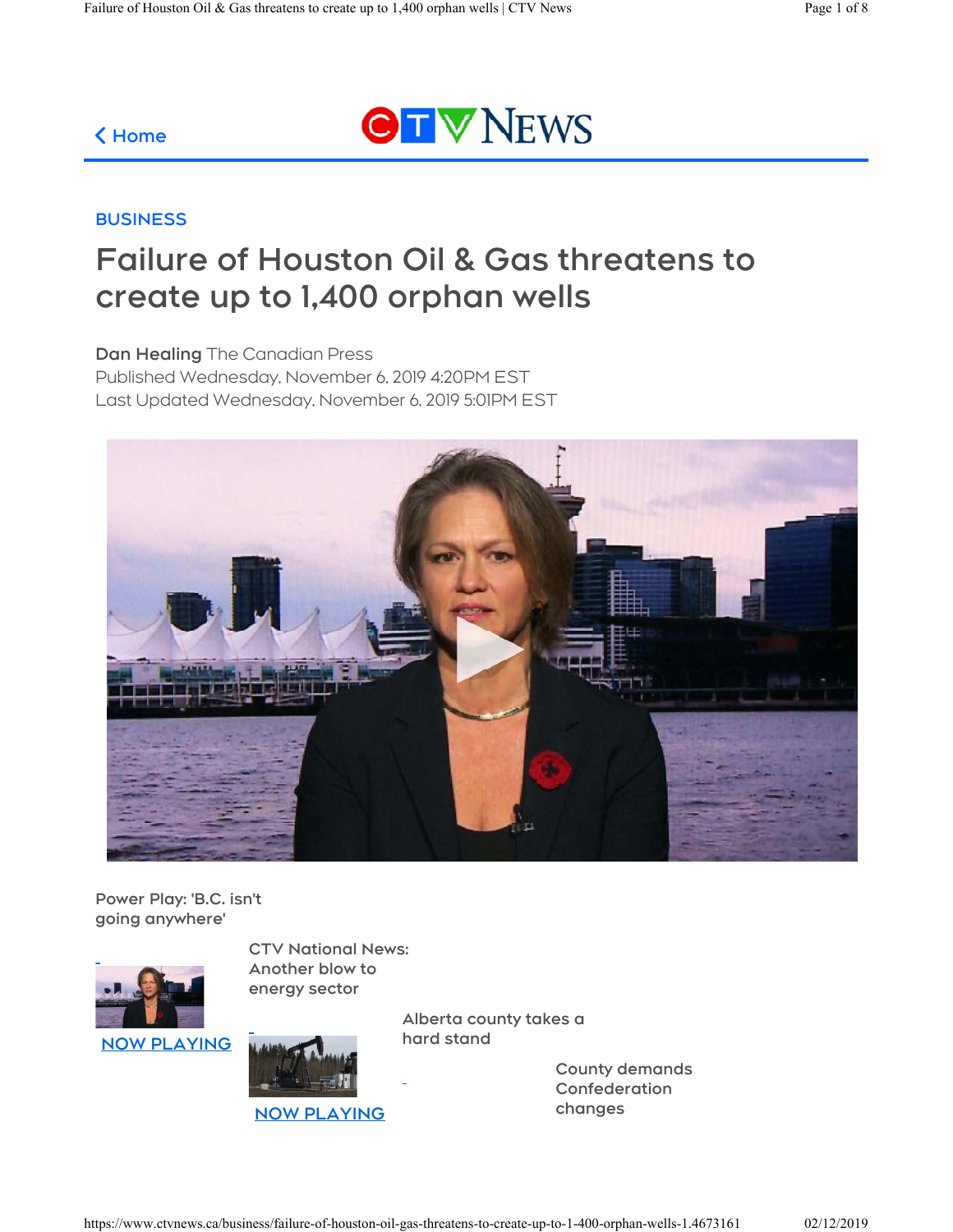

$$
-\vert \vec{\mathbf{R}}\vert
$$

**Power Play: Wall on Western separation**

**NOW PLAYING**

**NOW PLAYING**



**Power Play: Tannas on Wexit and Western alienation**

> **Power Play: Is Wexit being overblown?**





**NOW PLAYING**

**Wexit registers for party status**

> **Wexit rally held in Edmonton**

**NOW PLAYING**



**NOW PLAYING**

**CTV QP: Western alienation movement growing**



**'We are at a crossroads in the nation': Moe**





SHARE **f y**  $6$  t

CALGARY -- The latest failure of a Calgary-based junior oil and gas producer could add more than 1,400 wells to a provincial inventory of orphaned petroleum assets, warns the Alberta Orphan Well Association.

The total estimated abandonment and reclamation bill associated with wells, pipeline segments and other assets owned by Houston Oil & Gas Ltd. is \$81.5 million, says the industry-funded organization that steps in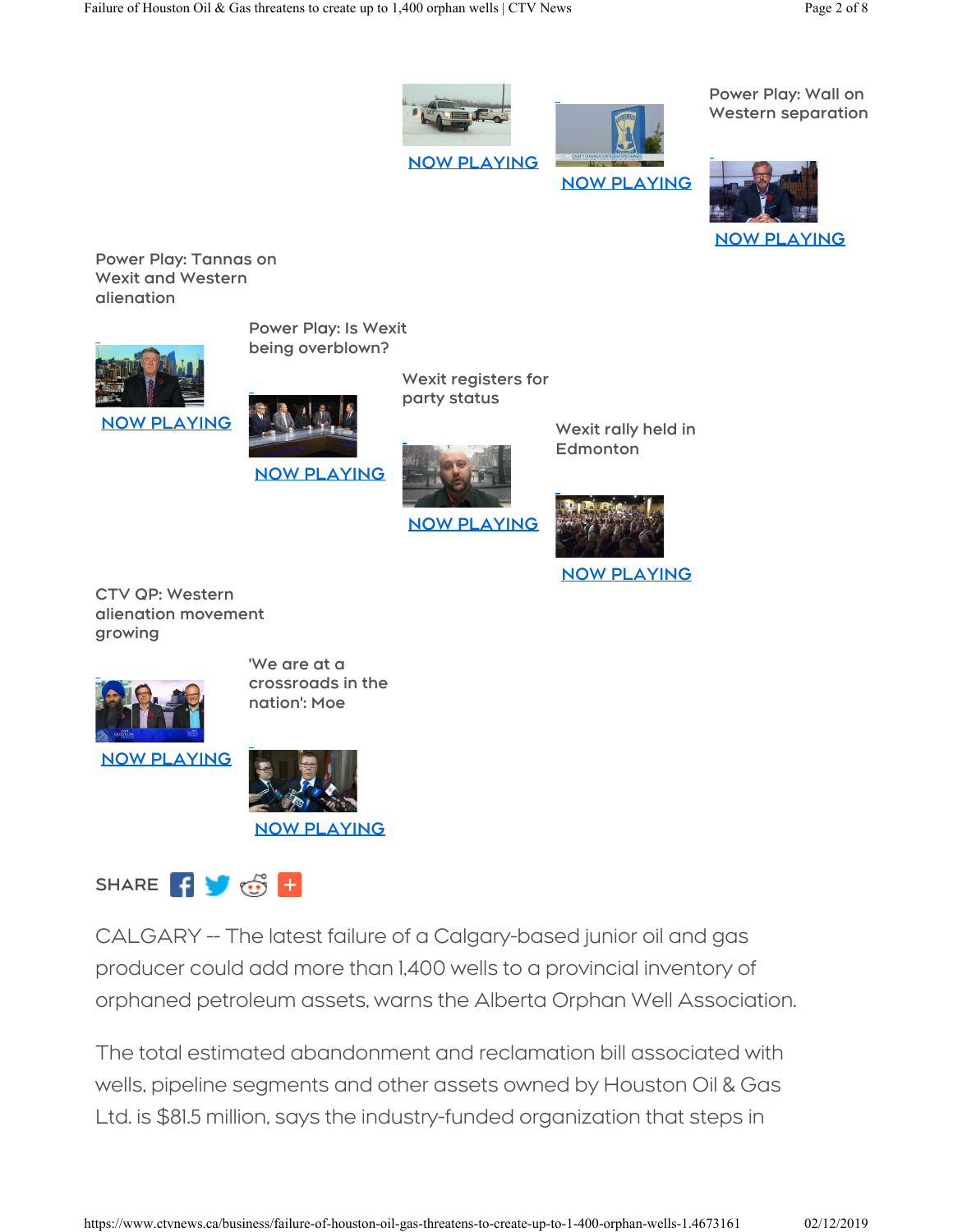when operators of oil and gas facilities can't or won't meet their obligations.

The OWA intervened to ask the Court of Queen's Bench to appoint a receiver for Houston Oil after the company told the Alberta Energy Regulator its precarious financial status meant it could no longer look after its wells.

### **Related Stories**

- **Oilpatch market reaction muted after election of minority Liberal government**
- **Court allows six Trans Mountain appeals focusing on Indigenous consultation**
- **Encana headquarters move to U.S. part of oilpatch 'tragedy,' says Cenovus CEO**

The court's decision to appoint Hardie & Kelly Inc. as receiver means there's hope that at least some of the assets will be sold to responsible new owners, said OWA executive director Lars De Pauw in an interview.

"Ideally, they'd all go to somebody else from an operational standpoint and that's what the role of a receiver would be," he said.

A growing backlog of abandoned wells prompted the Alberta government to loan the association \$235 million in 2017 to hasten cleanup but De Pauw said that while the money helps, OWA still hasn't been able to keep up.

"When the loan was announced, there were 1,400 wells to be decommissioned. Since that time, we've done 1,200. And now we have 3,400 left to do," he said.

Industry levies are expected to continue to rise to pay for cleanup and to repay the loan, he said.

The annual levy has climbed from \$15 million a few years ago to \$60 million in the current fiscal year and is expected to be \$65 million next year.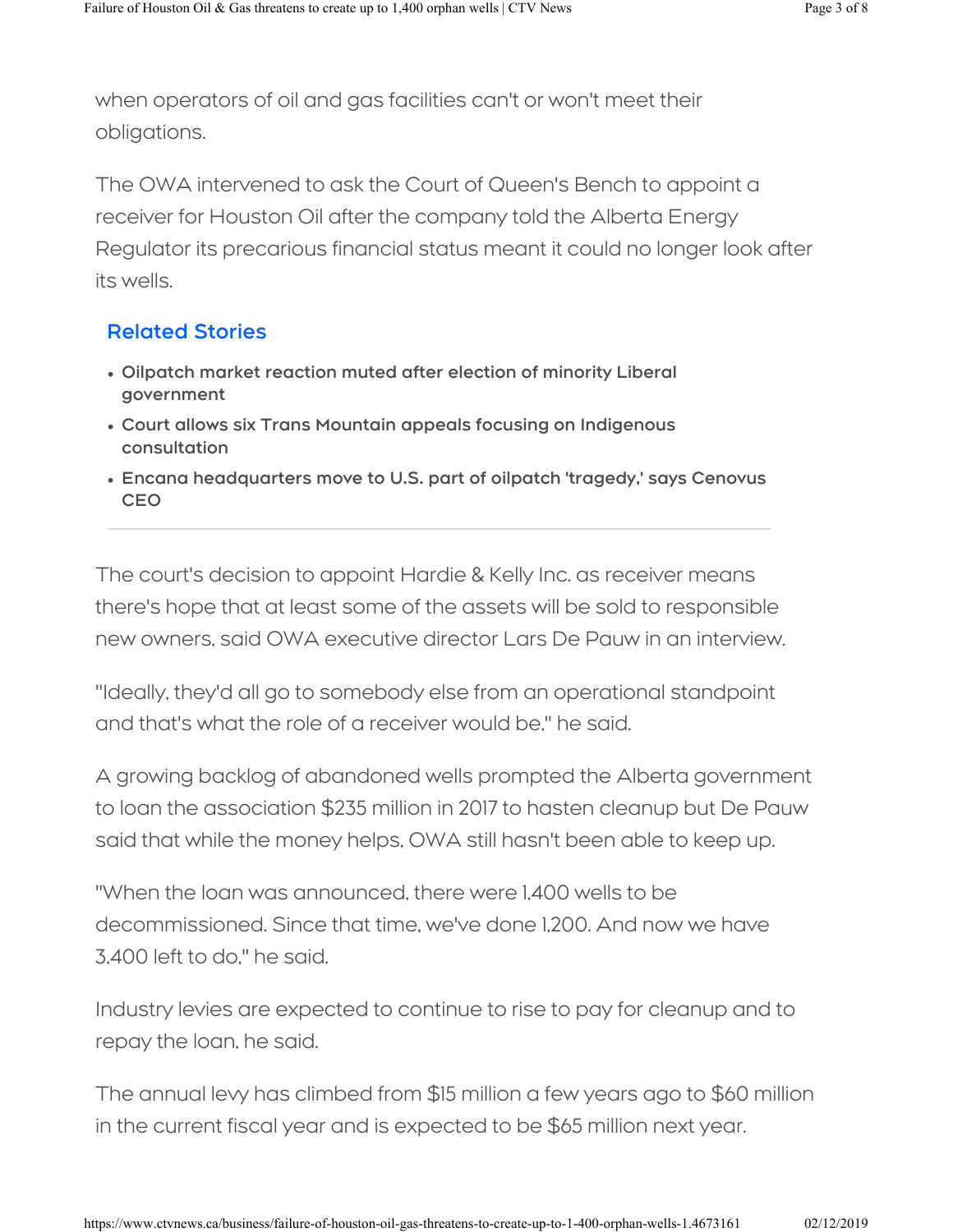In May, the association asked the court to appoint a receiver for private Trident Exploration after it abruptly stopped operations and laid off all its staff.

The receiver has since sold about one quarter of its 4,400 wells, pipelines and other assets, De Pauw said.

There have been 10 insolvencies declared by Canadian oil and gas companies so far this year, said Alan Tambosso, president of Sayer Energy Advisors in Calgary.

"Although the numbers are all over the map, we generally state that in a typical year there are roughly eight to 10 oil and natural gas producers which become insolvent." he said in an email.

"We don't necessarily catch the ones which quietly slip away, so the numbers could be higher for any particular year."

Sayer statistics show that insolvencies jumped to 20 in 2015 as global oil prices fell, then spiked to 28 in 2016 as American benchmark oil prices tumbled as low as US\$27 per barrel. They moderated to 17 in 2017 and six in 2018.

The Alberta Energy Regulator suspended all of Houston's licences for wells producing natural gas containing toxic hydrogen sulphide on Aug. 30 after the company warned it would have to shut down all of its oil and gas operations due to its financial distress.

Last month, the AER ordered all of Houston's licences suspended and noted it hadn't paid \$1.34 million in levies it owed to the orphan well fund.

It said Houston had advised it no longer had any employees.

The company's production is about 95 per cent natural gas, mainly from wells in southeastern Alberta.